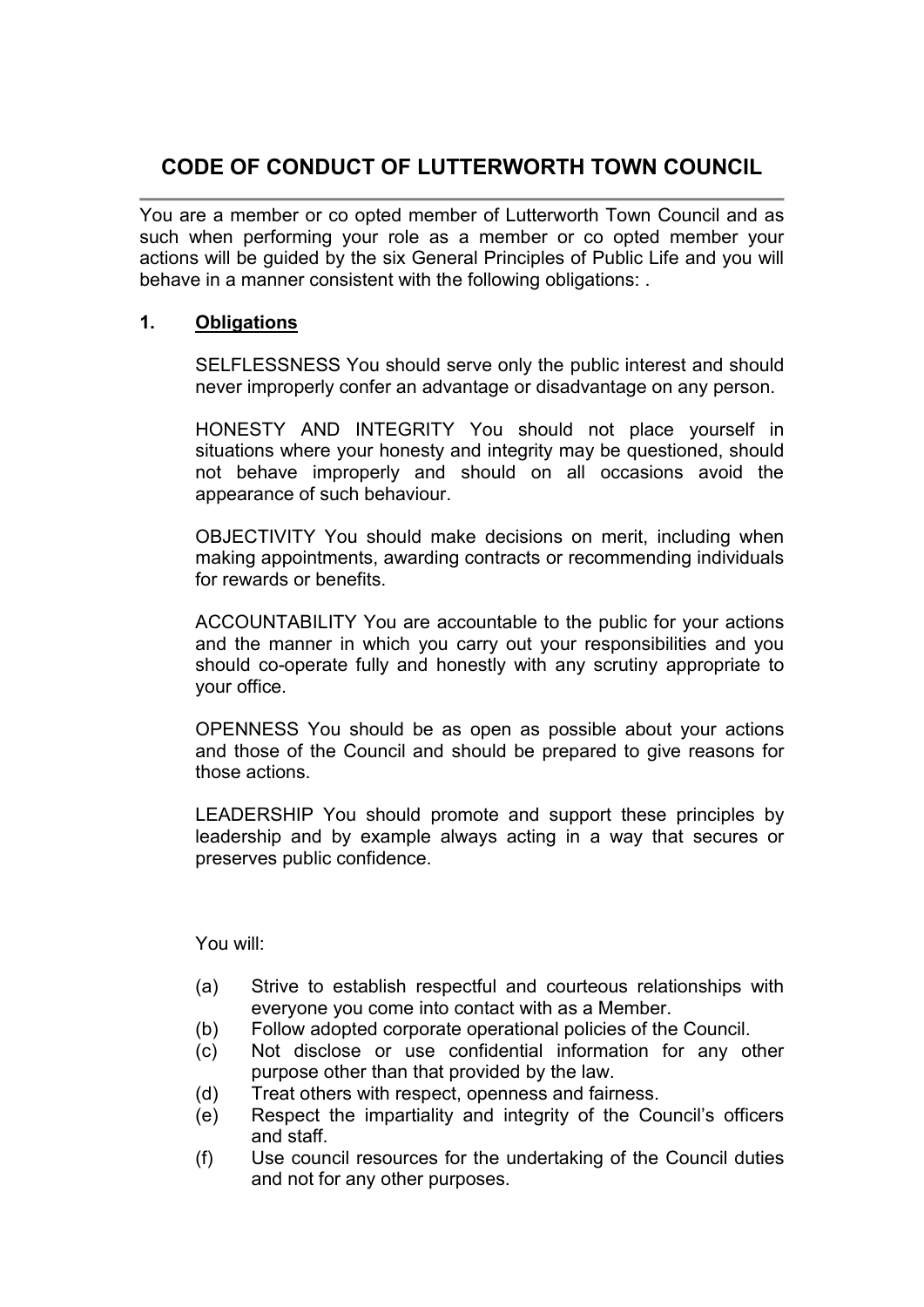# 2. Disclosable Pecuniary Interests

- 2.1 Subject to Paragraph 5 (sensitive interests), you must within 28 days of
	- (a) this code being adopted or
	- (b) your election or appointment (where that is later)

notify the Monitoring Officer of any Disclosable Pecuniary Interests where such an interest is

- (i) yours,
- (ii) your spouse's or civil partner's or
- (iii) somebody with whom you are living as husband and wife or civil partners

and you are aware that that person has the interest.

- 2.2 You must within 28 days of becoming aware of any new Disclosable Pecuniary Interest or any change to any such interest, notify the Monitoring Officer in writing.
- 2.3 You have a Disclosable Pecuniary Interest if it is of a description specified in Regulations made by the Secretary of State.
- 2.4 Where such an interest exists you must disclose the interest to any meeting of the authority at which you are present, where you have a Disclosable Interest in any matter being considered and where the matter is not a 'sensitive interest' or where no dispensation has been given.
- 2.5 Following any disclosure of an interest not on the authority's register you must notify the Monitoring Officer in writing of the interest within 28 days beginning with the date of disclosure.
- 2.6 Where you have a Disclosable Pecuniary Interest you must not vote or participate in the discussions on the matter and will leave the room if required by standing orders or Council Procedure Rules.

### 3. Disclosable Non-Pecuniary Interests and Non Disclosable Pecuniary Interests

- 3.1 Subject to Paragraph 5 (sensitive interests), you must within 28 days of
	- (a) this code being adopted or

(b) your election or appointment (where that is later)

notify the Monitoring Officer of any Disclosable Non-Pecuniary Interests.

3.2 You have a Disclosable Non-Pecuniary Interest if it is contained on the Register of Interests form.